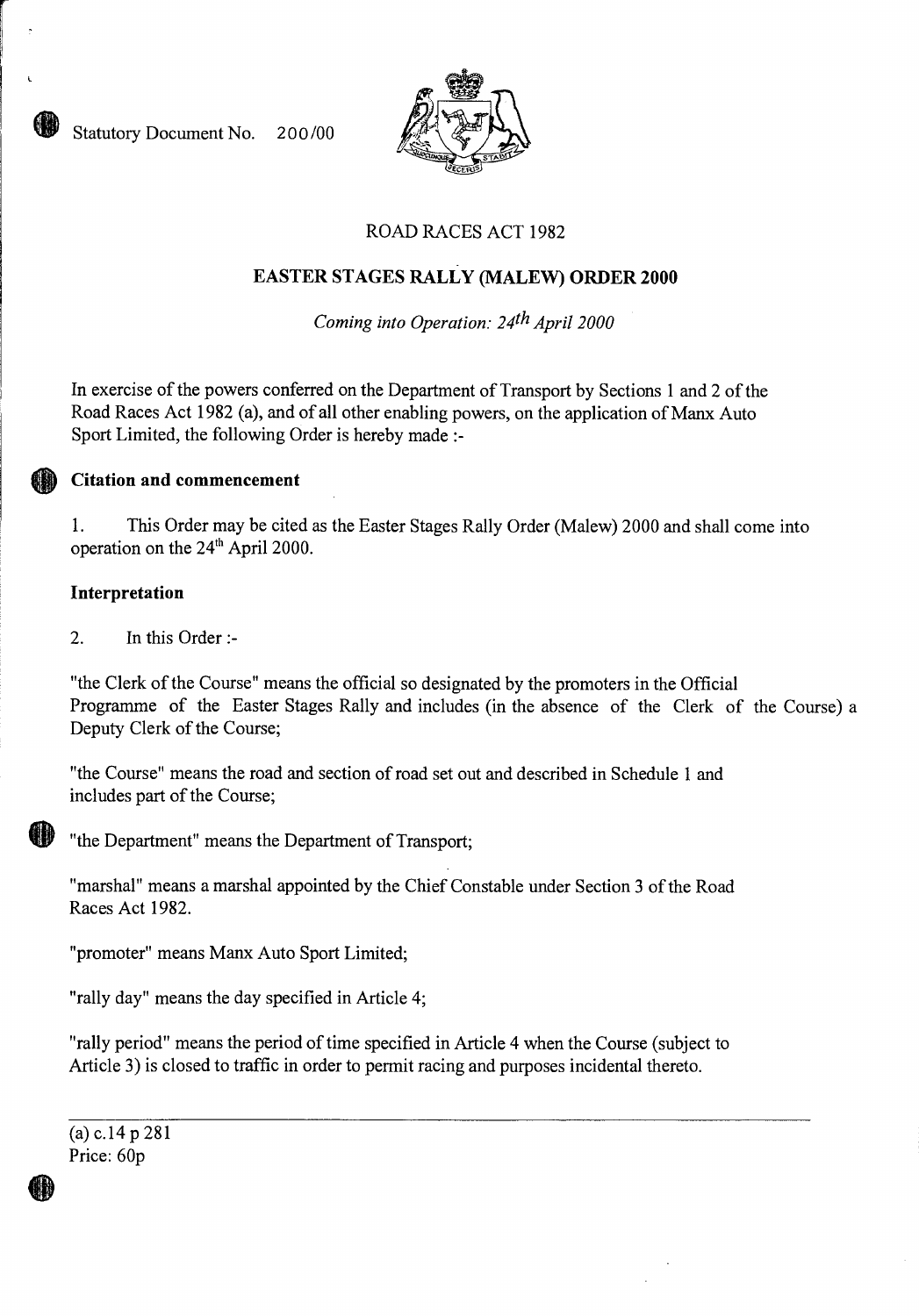# **Closure of the Course to traffic and suspension of right of way**

3. During the rally period on the rally day the Course shall, subject to sub-paragraphs (a) to (f) be closed to, and the right of way thereover suspended for all traffic other than :-

- (a) persons appointed as officials for the rally and vehicles approved for their conveyance by the Clerk of the Course;
- (b) constables, special constables and marshals and vehicles approved for their conveyance by the Chief Constable and the Clerk of the Course;
- (c) motor cars, drivers and navigators thereof engaged in the rally and their attendants;
- (d) press representatives, photographers and observers approved by the promoters who are wearing the appropriate official armlet or permit issued by or on behalf of the promoters, and vehicles approved for their conveyance;
- (e) such other persons as the Department or Chief Constable may authorise in writing; and
- (f) such other vehicles as are approved by the Clerk of the Course.

### **Use of Course for motor car races**

4. The Course may be used for the motor car rally on 24<sup>th</sup> April 2000, during the hours specified in the Schedule or until the rally on the road specified in the Schedule shall be officially notified as completed in accordance with Article 6, whichever shall be the earlier.

### **Warning indications**

5. It shall be the duty of the promoter to arrange such warning indications as the Department on the recommendation of the Chief Constable may require at the junctions of all roads which lead into the Course. Any such warning indications must be placed in position on the rally day as soon as possible after the commencement of the rally period but before the Course is used for rallying.

It shall be the duty of the promoters to ensure that any warning signs erected are removed as soon as possible after the completion of the rally period on the rally day.

# **Duty of the promoter to erect barriers and diversion signs**

6. ( <sup>1</sup> ) It shall be the duty of the promoter to ensure that the barriers and diversion signs referred to in Part 2 of the Schedule, are placed in position on the rally day as soon as possible after the times specified in this Order as those at which the Course shall be closed to traffic but before the Course is used for rallying.

(2) In a case where a barrier consists of a rope stretched across the road, the promoter shall cause a suitable red flag to be attached to the barrier to give adequate warning of the position of the barrier to persons using the road.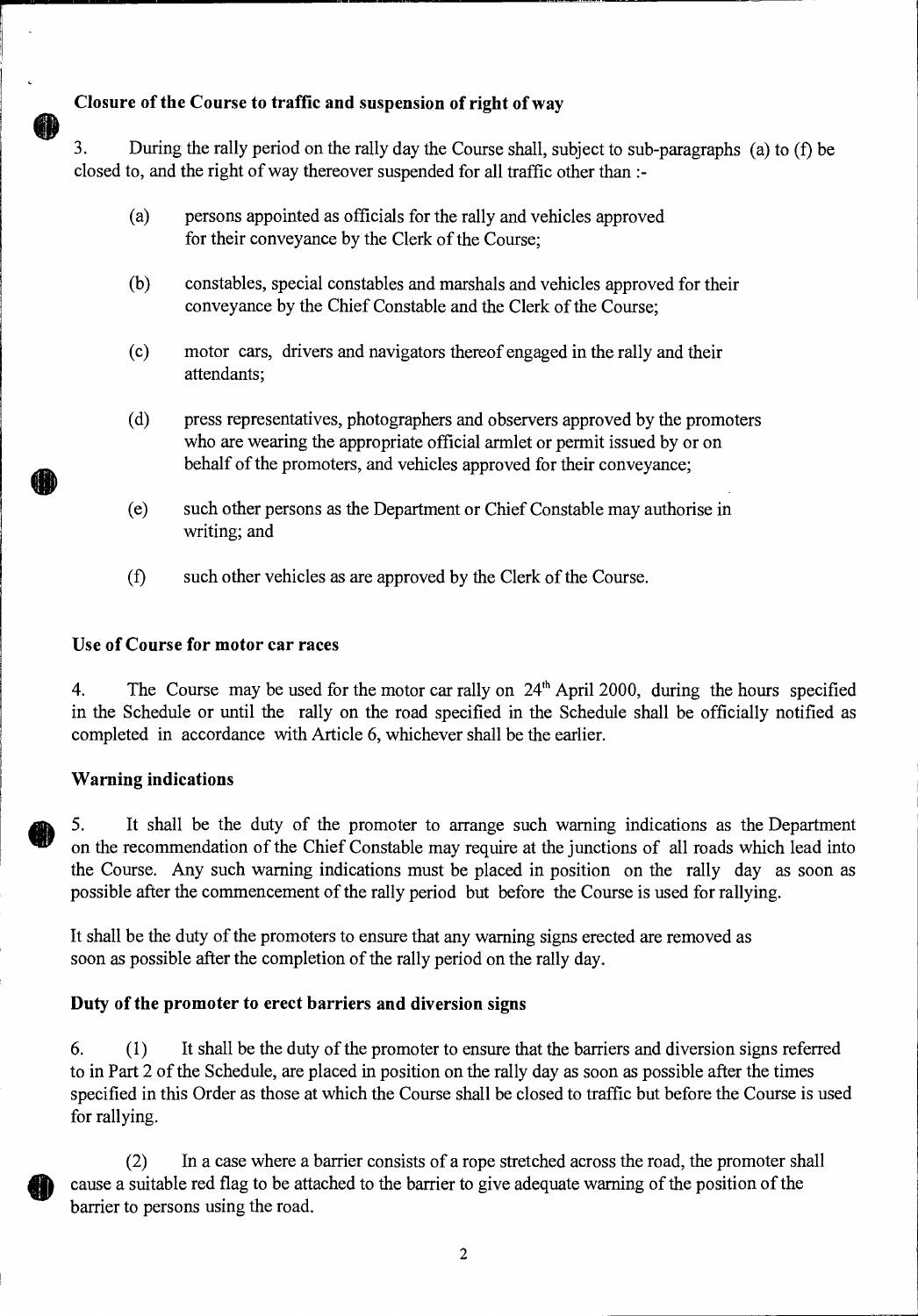## **Duty of the Clerk of the Course to notify completion of racing**

7. On the completion of rallying it shall be the duty of the Clerk of the Course (or the senior police officer present in consultation with the Clerk of the Course) to ensure that an official motor vehicle displaying in a prominent position a notice with the words "Roads Open" thereon shall follow the last permitted competitor in the races, and the passing of any portion of the Course by such motor vehicle shall be official notification of the completion of the rally as regards such portion so passed which will thereupon be open again for traffic.

### **Prohibited areas**

8. On the day and during the hours specified in relation to the Course specified in the Schedule or until the rally shall be officially notified as completed in accordance with Article 7, whichever shall be the earlier, no traffic shall be permitted on any of the areas of land as such areas of land as will be clearly marked as "prohibited areas" by the promoter

### **Promoter to secure insurances and indemnities**

9. The promoter shall secure adequate insurances and indemnities against injury or damage to persons or property arising out of the conduct of the races and shall indemnify the Department against any claim or liability arising therefrom and shall take out adequate insurances to support or cover such indemnity.

### **Restriction of breaking up of the Course for road works**

10. Paragraph 9 (1) of Schedule 4 (the Road Works Code) to the Highways Act 1986 shall apply to the Course from the  $21<sup>st</sup>$  April 2000 to  $23<sup>rd</sup>$  April 2000.

### **Notice of the making of the Order**

11. Public notice of this Order shall be given by advertisement in two Isle of Man newspapers.